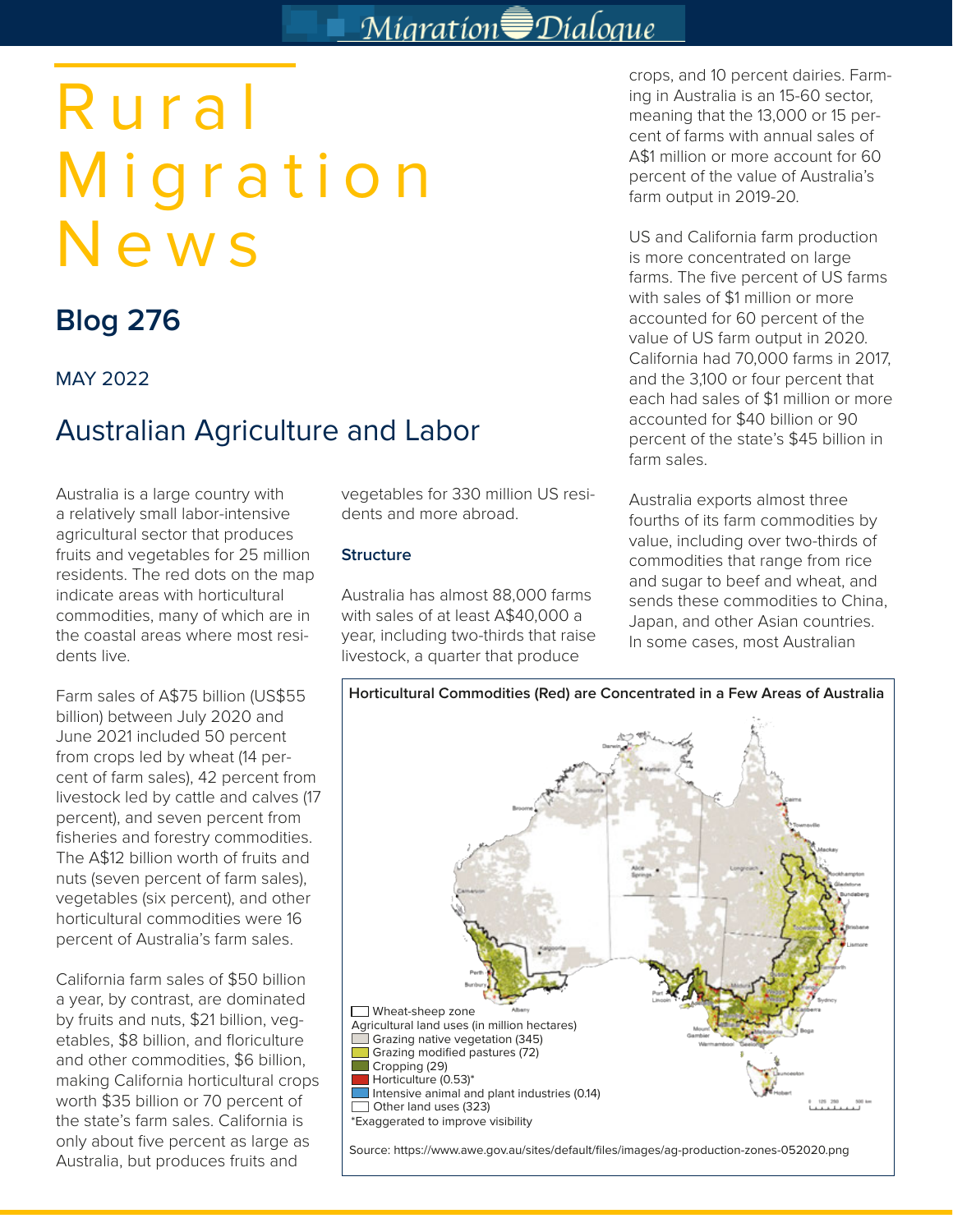



Source: https://www.awe.gov.au/sites/default/files/images/ag-snapshot-2022-10-01.jpg

exports go to one country, as with the 90 percent of Australian wool that goes to China. A third of the fruits and nuts produced in Australia are exported.

California exports 40 percent of its farm commodities by value, led by \$5 billion worth of almonds, \$2 billion worth of pistachios, \$2 billion worth of dairy products, and over \$1 billion each of wine and walnuts. California's major farm exports are not labor intensive. The most important labor-intensive exports include table grapes, whose exports are worth \$750 million a year, oranges, \$500 million, strawberries, \$400 million, and lettuce, \$300 million. Most of California's labor-intensive exports go by truck to neighboring Canada and Mexico.

#### **Policy**

Australia is the driest inhabited continent, and rising temperatures and reduced rainfall may curb the production of some farm commodities, especially in western Australia. The government provides limited support to farmers, contributing

about three percent of gross farm receipts, below the average 15 percent government support for farmers in OECD countries. Note that Argentina taxes farmers with taxes on farm exports.

US farm subsidies are concentrated in the Big 5 crops, corn, soybeans, wheat, cotton, and rice. The government provides subsidized insurance to protect growers of these commodities from low prices, subsidizes the export of these commodities, and often makes ad hoc payments in the event that natural disasters or trade conflicts disrupt production or reduce prices. Fruit and vegetable producers are eligible for crop insurance and export promotion funds, but most government support to horticulture is indirect, as with water projects that provide irrigation water at low prices or the toleration of unauthorized migration that reduces farm wages.

#### **Horticulture**

Australia's production and exports of fruits and vegetables rose over the past two decades. Australia is relatively self-sufficient in fruits and vegetables; fewer than two percent of the fruits and vegetables con-



Note: The all-country average includes all OECD countries, non-OECD EU Member States, and the 13 Emerging Economies. The OECD average does not include the non-OECD EU Member States. The 13 Emerging Economies include Argentina, Brazil, China, Colombia, Costa Rica, India, Indonesia, Kazakhstan, the Philippines, Russian Federation, South Africa, Ukraine and Vietnam.

Source: https://www.awe.gov.au/sites/default/files/images/ag-snapshot-2022-16-01.jpg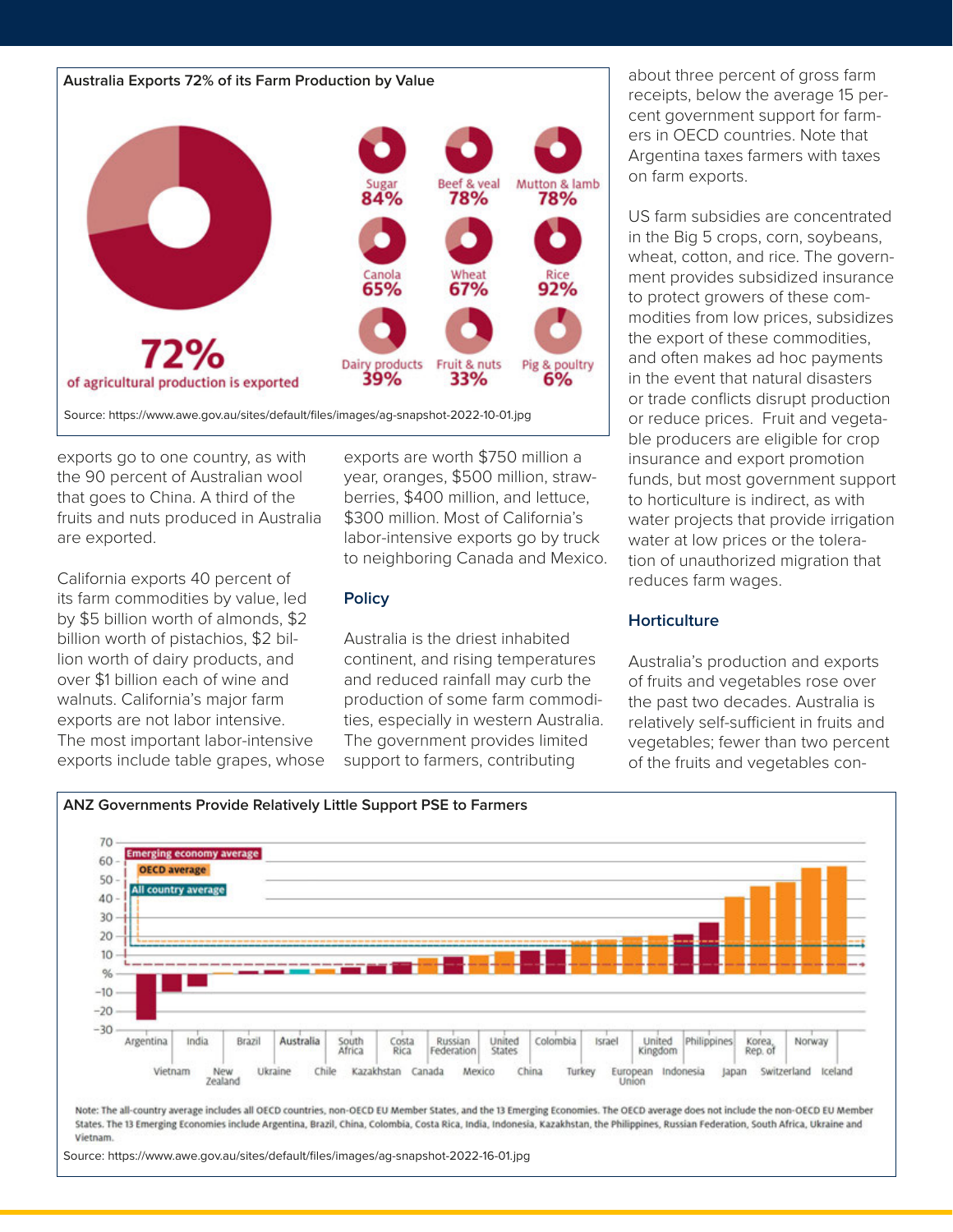



|                                                     | <b>Australia</b>                                                    | <b>New Zealand</b>                                                | U.S.                                                                                                                       | <b>Philippines</b>                                                 | <b>Brazil</b>                                                          |  |
|-----------------------------------------------------|---------------------------------------------------------------------|-------------------------------------------------------------------|----------------------------------------------------------------------------------------------------------------------------|--------------------------------------------------------------------|------------------------------------------------------------------------|--|
| <b>Estimated total</b><br>quantity produced         | c.7Mt                                                               | c.5.2Mt<br>(c.1.4Mt fruit<br>c 55-65MT<br>c.3.8Mt<br>vegetables)  |                                                                                                                            | $c.30-40$ Mt                                                       | c 50-60Mt                                                              |  |
| <b>Estimated direct</b><br>export %                 | c.7%                                                                | c.66%                                                             | $c.10 - 20%$                                                                                                               | c.34%                                                              | <c.5% (excl.<br="">fruit juices)</c.5%>                                |  |
| <b>Potential produce</b><br>groups to<br>compare    | Potatoes.<br>tomatoes.<br>bananas.<br>melons.<br>oranges.<br>mangos | "table staples"<br>e.g. potatoes.<br>tomatoes.<br>carrots, onions | "table staples", citrus<br>and berries                                                                                     | <b>Tropical fruits</b><br>(e.g. bananas,<br>mangos.<br>pineapples) | Citrus, tropical<br>fruits (e.g.<br>bananas.<br>mangos,<br>pineapples) |  |
| <b>Mode of transport</b>                            | Mainly road and<br>rail                                             | Mainly road                                                       | Mainly road and rail                                                                                                       | Road                                                               | Mainly road<br>and rail                                                |  |
| Data availability /<br>feasibility for<br>deep dive | Industry data<br>available                                          | High proportion<br>of exports, could<br>compare staples           | Good data<br>availability from U.S.<br>department of<br>agriculture, should<br>focus on particular<br>state (e.g. Florida) | Mixed data<br>availability                                         | Mixed data<br>availability                                             |  |

sumed in Australia are imported, while seven percent of the fruits and vegetables produced in Australia are exported. Nuts raise the value of horticultural exports.

Australia produces about seven million metric tons of horticultural commodities a year, including nuts, the most valuable horticultural commodities per pound. Of the 500,000 tons of horticultural commodities that are exported, oranges are a third and grapes 30 percent by weight. More valuable almonds (50,000 tons) and macadamias (15,000 tons) are only a seventh of horticultural exports by weight.

#### **Labor**

An average 318,000 people were employed in Australian agriculture in 2020-21, excluding some foreign workers who may not be captured in the labor force survey. The total number of persons employed in agriculture is larger due to seasonality and turnover. Capturing this total number is difficult; in California, two unique workers are employed for each average or year-round equivalent job filled by hired workers.

Most farm labor in Australia is employed in broadacre agriculture, defined as the production of grains and livestock that employed an average 160,000 workers in 2018- 19, including family and Australian hired workers. Half of the workers on broadacre farms are skilled and a third are managers, a very different profile from the labor force in horticulture.

The horticulture sector employed an average 135,100 workers in 2020-21, including Australians on short-term contracts, Working Holiday Makers, Australians with permanent contracts, family members of farm operators, and Pacific Australia Labor Mobility (PALM) guest workers, formerly known as SWP workers. There are four WHMs for each PALM worker.

The horticulture workforce peaks at 146,000 in summer and is lowest at 126,000 in winter, a peak-trough ratio of 1.2. An ABARES survey found that 40 percent of horticulture workers were unskilled and 23 percent were semi-skilled, a third were paid piece rates and two-thirds were paid hourly wages, almost 60 percent were men, and labor-hire firms or labor contractors accounted for a peak 52,000 horticulture workers in 2019-20.

Australian farmers have complained of labor shortages for the past decade, and especially after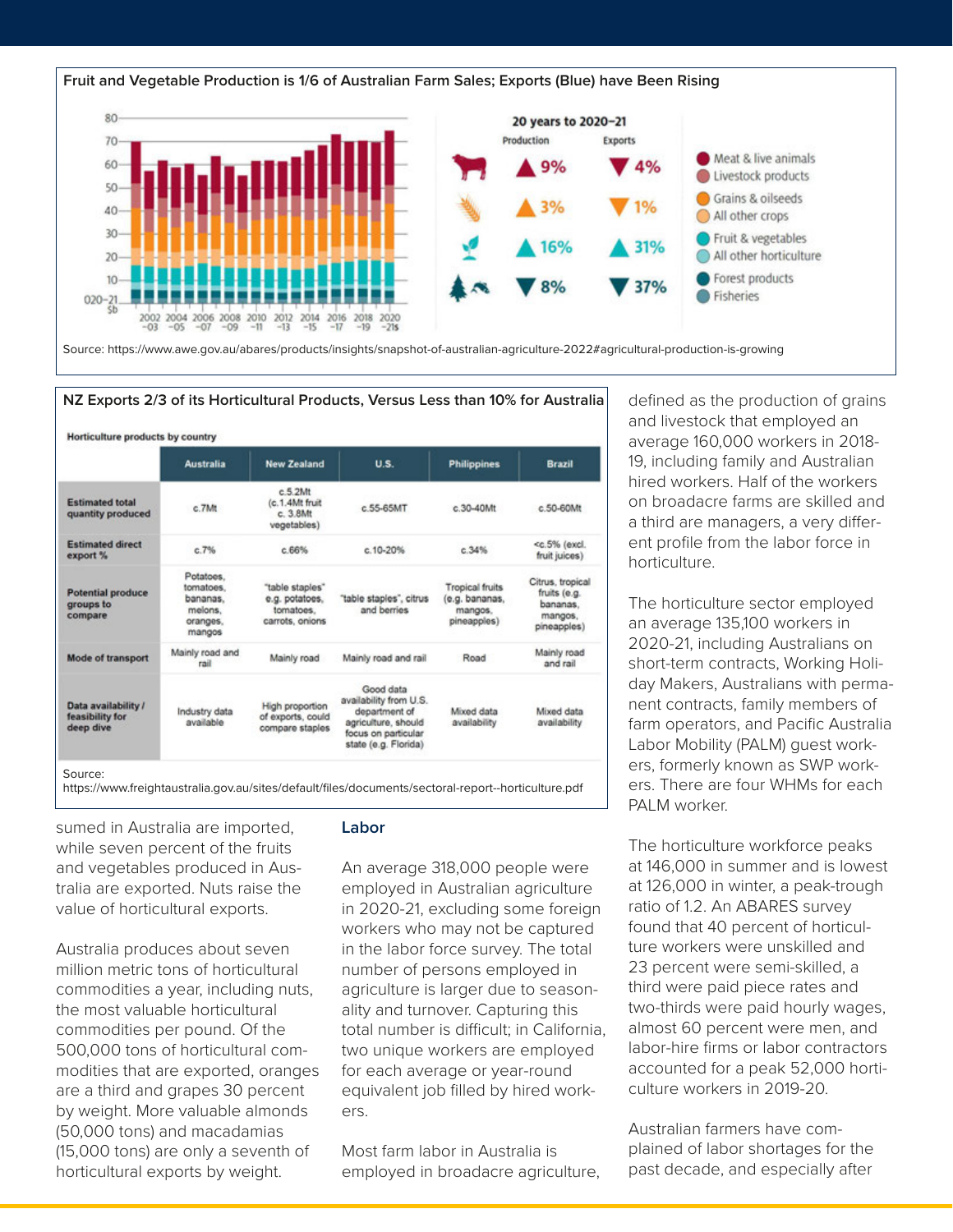

## Labour shortages may cause farmers to lose crops and consumers to face food price hikes

#### One cherry grower says 'I've never been so worried in my whole 36 years being a farmer

Source: https://www.theguardian.com/australia-news/2021/oct/21/labour-shortages-may-causefarmers-to-lose-crops-and-consumers-to-face-food-price-hikes

the government closed its borders in March 2020 to prevent the spread of covid. WHMs can obtain a second-year and more recently a third-year visa to work in any job in Australia if they do at least 88 days of farm work during their first year in the country. As WHMs completed their required farm work in 2020 and moved to urban jobs or left Australia, farmers feared labor shortages for the 2021-22 harvest.

Most of the 10,000 horticultural farms reported more difficulty recruiting hired workers in 2020- 21, and the largest farms with an average 37 workers reported a nine percent drop in employment. These large farms accounted for 70 percent of average horticulture employment in 2020-21.

As in other countries, fears of labor shortages were not reflected in farm production or sales data.

Labor shortage is a non-economic concept, typically meaning that an employer wants a crew of 30 workers at a particular time but can find and employ only 20 workers, so that some farm tasks are not completed in a timely way and some crops are not harvested, especially a second or third pick when lower yields raise picking costs. The Australian workers, the majority of hired farm workers, appear to have worked more hours to compensate for the lack of WHMs and other guest workers in 2020-21. Some farmers reported that they did not harvest some crops due to too few workers.

#### **WHM vs PALM**

Australian farmers have access to several types of temporary foreign workers. Working Holiday Makers or backpackers are youth from Europe and many Asian countries who can

stay in Australia a second year and work in any job after completing at least 88 days of farm work in their first year. The WHM program began to grant a second-year work visa to WHMs who did at least three months of farm work in 2005, and has been modified several times to encourage more WHMs to work longer for farmers.

WHMs have several advantages for farmers. WHMs pay their own transport costs to Australia, pay for transportation to agricultural areas and housing while doing farm work, and do farm work in order to obtain the right to work in urban jobs. The number of WHMs who qualified for a second-year visa after doing farm work during their first year in Australia peaked at almost 46,000 in 2014-14.

Some WHMs are exploited by their employers or the hostels that sometimes act as labor-hire firms. Enforcement of labor laws protecting WHMs is difficult because the goal of most WHMs is to work in urban labor markets and perhaps become immigrants, as 20 percent do, not to ensure that their Australian farm employers are in compliance with labor laws.

For most WHMs, farm labor is an exit labor market, meaning that dis-satisfied WHMs move from one farm to another to accumulate their required farm days worked and then exit for nonfarm jobs. PALM guest workers who can work only for their named employer are in more of a voice labor market, trying to improve wages and working conditions on the farm where they work because of their restricted mobility in Australia.

The PALM guest worker program arose from World Bank recommendations to develop programs to admit seasonal farm workers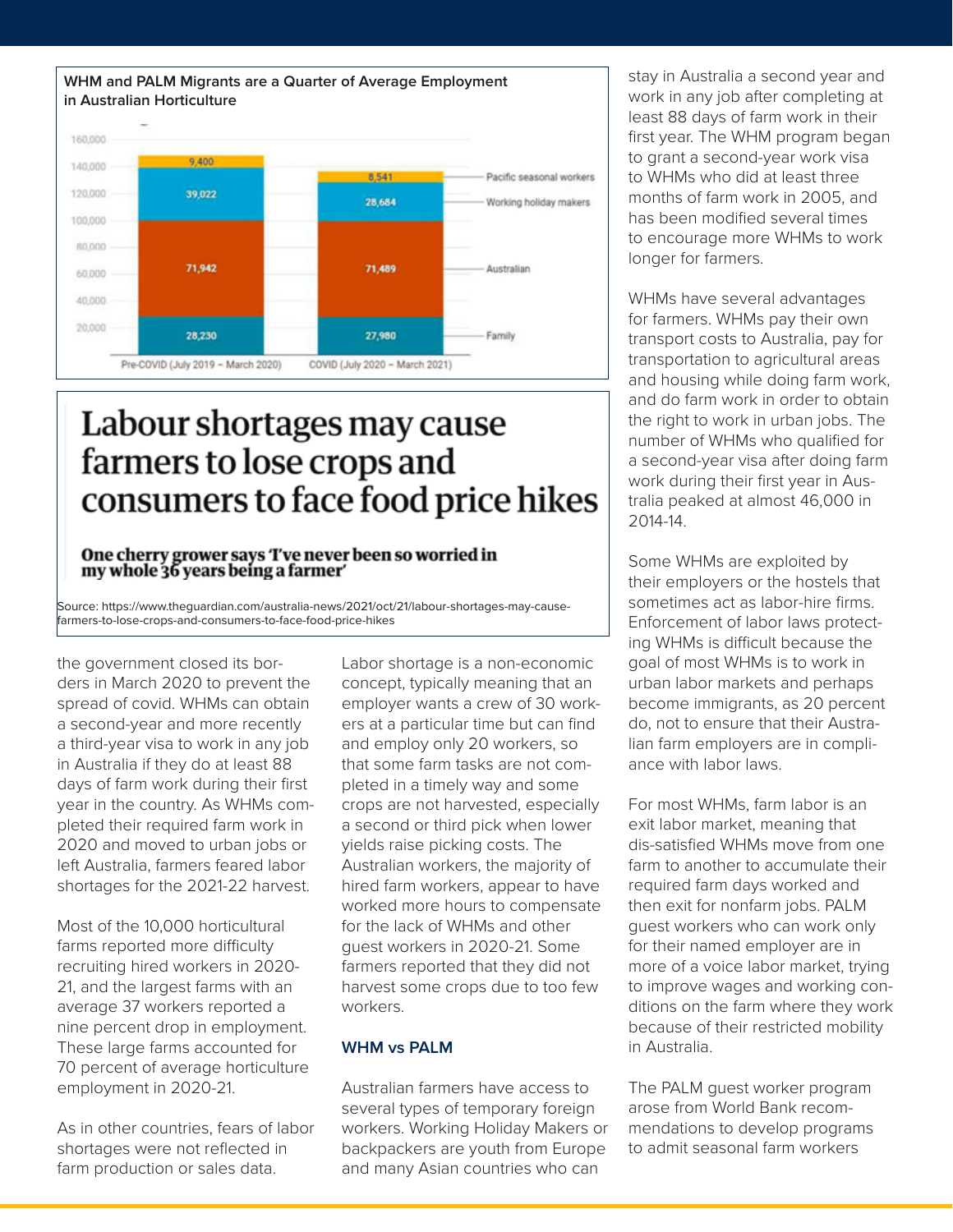**Large Horticulture Farms Employ 70% of Horticulture Workers and had the Most Difficulty Recruiting Workers in 2020–21**

Table 1 Horticulture form labour use, by form size quartile, Australia, 2018-20 to 2020-21

| Indicator                                                     | Unit           | Labour use<br>quartile 1 | Labour use<br>quartile 2 | Labour use<br>quartile 3 | Labour use<br>quartile 4 | All farms |
|---------------------------------------------------------------|----------------|--------------------------|--------------------------|--------------------------|--------------------------|-----------|
| Number of farms                                               | no.            | 2,601                    | 2,548                    | 2,749                    | 2,505                    | 10,403    |
| Average per farm labour<br>use 2020-21.<br>year-round average | no.<br>workers | 2                        | $\overline{\mathbf{5}}$  | 9                        | 37                       | 13        |
| Total labour use 2019-<br>20, year-round average              | no.<br>workers | 6,000                    | 12,000                   | 24,900                   | 103,300                  | 146,200   |
| Total labour use 2020-<br>21, year-round average              | no.<br>workers | 6,100                    | 11,800                   | 23,600                   | 93,600                   | 135,100   |
| % Change in total labour<br>use, 2019-20 to<br>2020-21        | % Change       | 2%                       | $-2%$                    | $-5%$                    | $-9%$                    | $-8%$     |
| % Farms reducing<br>labour use, 2019-20 to<br>2020-21         | % Farms        | 6%                       | 17%                      | 24%                      | 34%                      | 20%       |
| % Farms with more                                             |                |                          |                          |                          |                          |           |

Note: Labour use quartiles measured by farm labour use, year-round average. Number of workers rounded to the nearest whole number.

52%

**3000** 

Source: ABARES Horticulture labour force survey

% Farms

recruitment difficulty.

2020-21

from Pacific Islands in order to fill vacant jobs and to promote development in the islands. NZ created the Recognized Seasonal Employer scheme, while Australia introduced the second-year WHM visa. In 2008 Australia introduced a pilot Pacific seasonal worker program that was formalized in 2012 as the Seasonal Worker Program and is today known as PALM (https://www.palmscheme.gov.au/form/apply).

Most farm employers are approved by the Department of Education, Skills and Employment (DESE) to hire SWP-PALM workers who are 21 and older for up to nine months; a related Pacific Labour Scheme (PLS) allows employers to hire guest workers for one to three years, as in meatpacking and year-round farm jobs. Approved employers, who must have been in business at least five years and pass immigration

**EEG4** 

62%

52%

integrity and labor law compliance checks, sign Deeds of Agreement with DESE (nine-month) or DFAT (one to three years).

Applying for approved employer status takes six to eight weeks and requires three years of financial records to demonstrate business viability and an on-site visit that checks the workplace and employer plans to support guest workers. There is no appeal if DFAT rejects an employer application; employers may apply twice in a 12-month period.

After being approved, employers advertise their jobs to ensure that local workers are not available. Most approved employers rehire previous guest workers or rely on government labor-sending units or recruitment agents in sending countries to find workers. The seasonal PALM workers from nine Pacific Islands and Timor-Leste are typically solo males, but only half were returning workers in 2019-20; returning workers are 15 percent more productive than first-time workers. PALM workers cost more than WHMs, so many Australian farm employers who weigh the choice between cheaper but uncer-

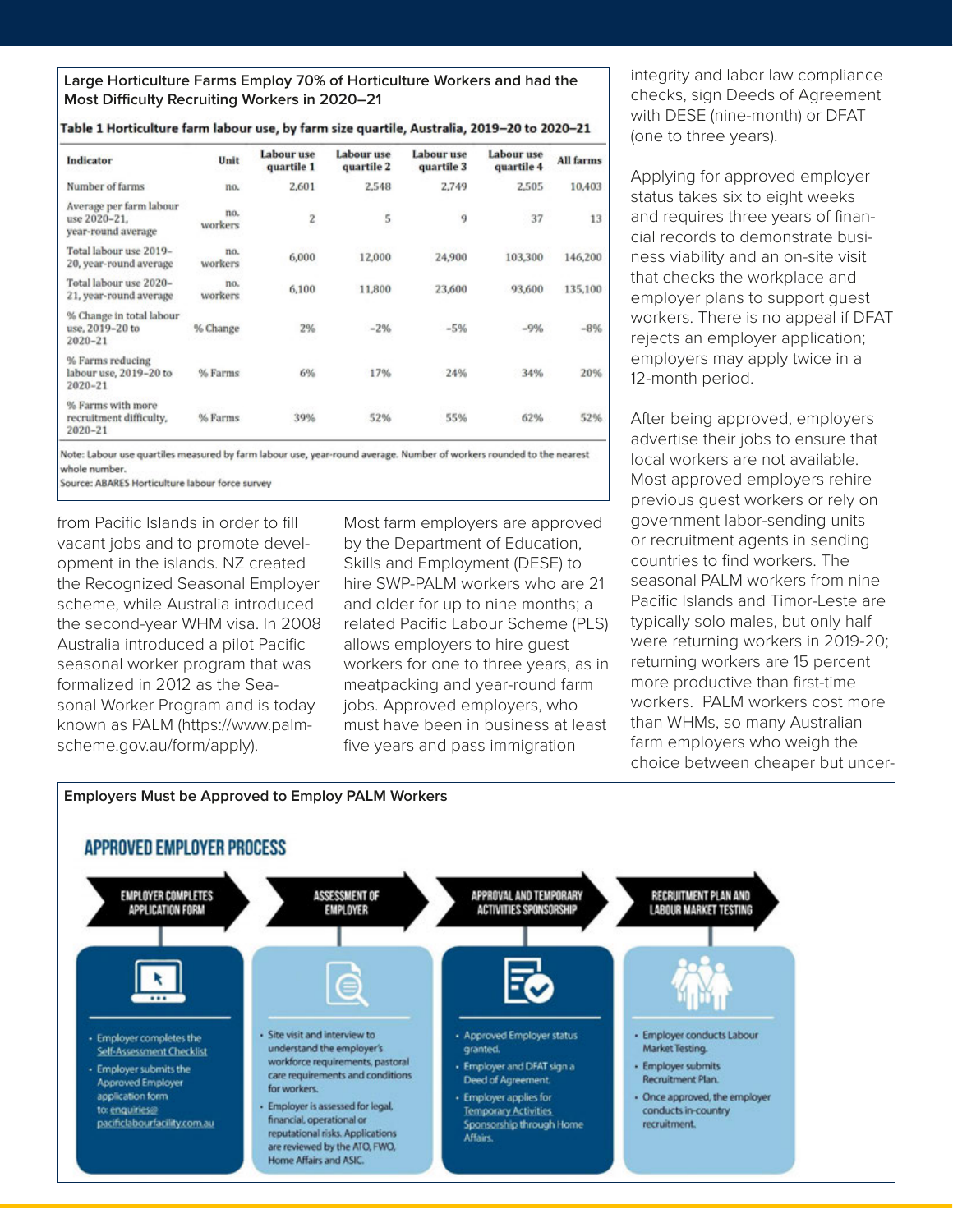tain WHMs and more expensive but certain PALM workers rely on WHMs.

The PALM program allows employers and workers to sign agreements that permit the employer to deduct up to A\$300 of the cost of transportation to Australia, housing in Australia, living costs, and mandatory health insurance. This means that newly arrived guest workers may have very low net earnings for their first weeks in Australia due to deductions for expenses.

Some Pacific Island workers whose net earnings are low after arriving in Australia abscond because of their low net earnings, and workers who sign contracts that include deductions may withdraw their agreement to the deductions. Complications arise if the employer has lent the employee money against future earnings, and the guest worker withdraws his permission to have loan repayments deducted from earnings.

PALM workers are enrolled in Australia's superannuation (pension) scheme, and employers contribute 9.5 percent of worker wages to a super fund selected by the worker. Workers are able to claim this payment back from the fund on their return to their islands, but many lack access to a computer to make an online application for a refund. Pacific Island guest workers in Australia are covered by superannuation or pensions, but not those in New Zealand.

Dependence on PALM workers is highest in areas such as Toowoomba and Wide Bay in southeast Queensland and in the Northwest and Shepparton regions of Victoria. Large vegetable farms near Wide Bay can employ guest workers over long periods, while northwestern Victoria fruit growers

have a shorter January-March peak demand for hired workers. Bunbury in Western Australia and the southeastern region of Tasmania also have short windows of high demand for hired workers.

#### **Perspective**

Australia's horticultural workforce is half Australian residents, a quarter family workers, and a quarter overseas temporary migrants. There are four WHMs among overseas temporary migrants for each PALM worker

Advocates of the PALM as a means of giving Pacific countries and Timor-Leste access to high paid jobs are disappointed that many Australian employers continue to prefer WHMs. They cite the lower costs of WHMs and the lack of Australian grower involvement and investment in the design and operation of PALM as reasons why WHMs remain more important than PALM workers in Australian horticulture. The infrastructure supporting overseas migrant farm workers has developed over a decade, and appears to specialize in one type of worker, so that the employers, hostels, and others geared to WHMs have not made the switch to PALM workers.

Experience in other countries suggests that growers of lower value and less perishable commodities rely on the lowest cost labor such as WHMs. Growers of tree fruits such as apples, cherries, and peaches may also rely on the lowest cost labor since most are relatively small and have a short need for harvest workers. Commodities with longer harvesting seasons, including strawberries and leafy greens, may invest in long-season workers, especially if they are larger firms with contracts to supply these commodities year round.

There is often path dependence in farm labor markets. The fact that WHMs came first, and that an infrastructure evolved to support their employment for three months in agriculture, means that expanding the PALM program with more expensive guest workers may require labor-hire firms to invest in infrastructure to create work-ready crews that operate in FIFO fashion. The best opportunities to expand the PALM program likely lie with large employers who have long seasons that justify the employment of guest workers for six months or more.

Some of obstacles to PALM expansion arise from the horticultural minimum wage award determined by the Fair Work Commission (https://www.fairwork.gov.au/ employment-conditions/awards/ awards-summary/ma000028-summary). The FWC sets minimum hourly wages for full- and parttime workers in classifications one (\$A20.33 per hour) to five (A\$23.67), and for casual workers from \$25.41 to \$29.59 per hour; casual wages are 25 percent higher because casual workers are not entitled to holiday pay and sick leave.

Beginning April 28, 2022, the FWC requires a "piece worker competent at the piece work task" to earn at least 15 percent more than the appropriate minimum hourly wage, or \$29.22 per hour for a casual worker entitled to at least \$25.41 an hour. Employers must set piece rates so that the "average productivity of a piece worker competent at the piece work task" generates earnings of at least \$29.22 an hour. Employers must record piece rates, units of work accomplished, and earnings on a daily basis, and ensure that the 15 percent piece rate premium is achieved for each worker (https://horticulture.fairwork. gov.au/).